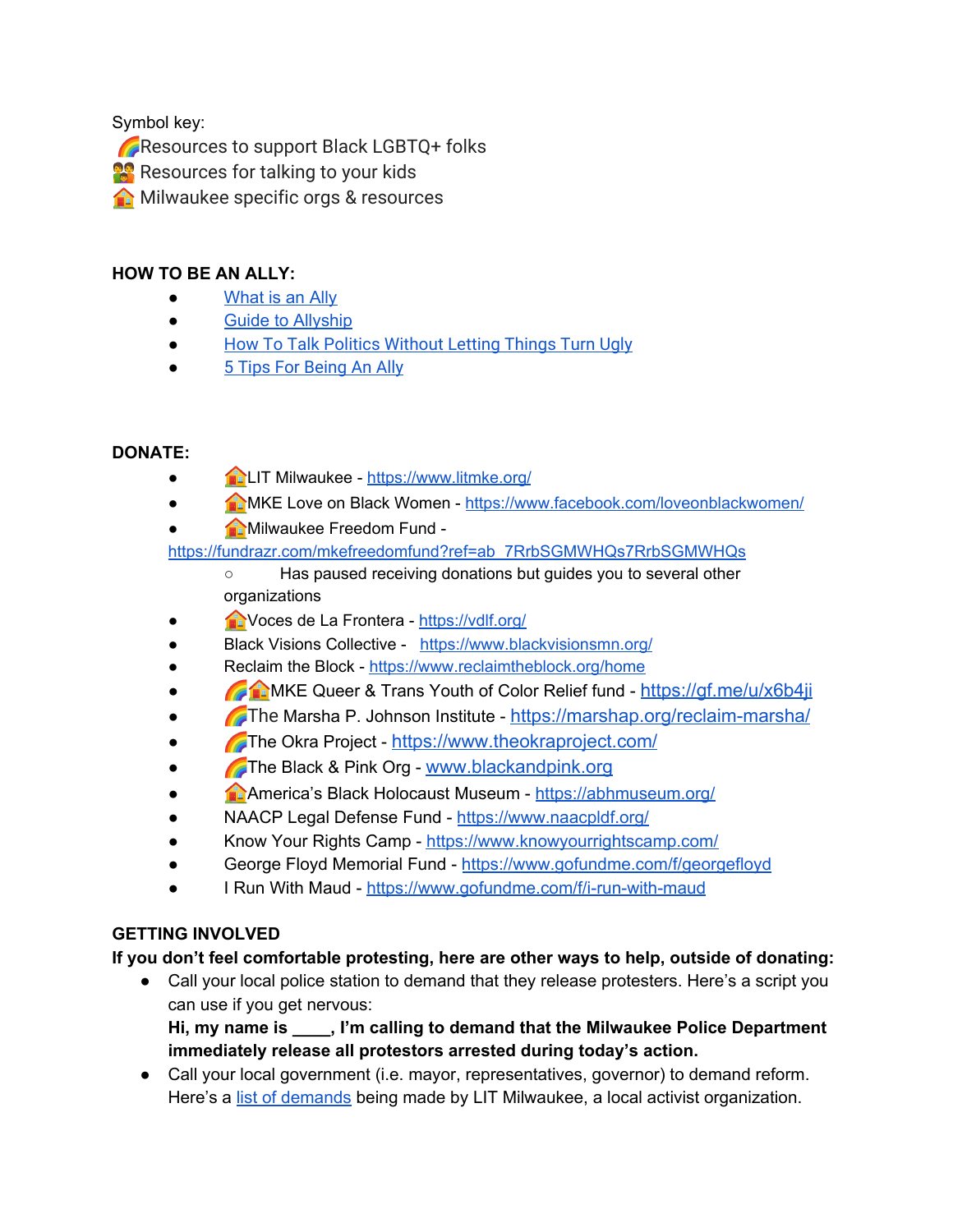- If you live near where protests are taking place...
	- $\circ$  opening you wifi for protesters to share media with, since often the police have been jamming cell phone towers to obstruct protest organization
	- If you feel comfortable doing so, allowing protesters to use your bathroom, or giving people rides home or to the hospital
	- Bring food and water to protesters
- Talk to friends and family about racial discrimination within your own circles.
- Reach out to your Black family, friends & colleagues to offer your support. Remember that asking them what you can do involves emotional labour on their part, be mindful they don't owe you an education and may not want to provide answers.
	- Here's a [starting](https://www.npr.org/2019/04/12/712277890/keeping-it-civil-how-to-talk-politics-without-letting-things-turn-ugly) point on how to have productive conversations

## **IF YOU DO PLAN TO PROTEST:**

- How to Protest Safely <https://www.wired.com/story/how-to-protest-safely-gear-tips/>
- Know Your Rights [https://www.acludc.org/en/know-your-rights/know-your-rights-demonstrations-and-protes](https://www.acludc.org/en/know-your-rights/know-your-rights-demonstrations-and-protests) [ts](https://www.acludc.org/en/know-your-rights/know-your-rights-demonstrations-and-protests)
- <sup>22</sup> 5 Tips For Protesting With Children <https://www.parents.com/parenting/better-parenting/advice/tips-for-protesting-with-kids/> (Gabi here-I want to add that I started going to protests at age 7 with my parents and my school. So it is possible IF conditions are safe.)

#### **FOLLOW:**

- Antiracist Research and Policy Center <https://antiracismcenter.com/>
- Color of Change <https://colorofchange.org/>
- Equal Justice Initiative <https://eji.org/>
- MKE Black Business network <https://mkeblack.org/>
- Milwaukee Neighborhood News Service <https://milwaukeenns.org/>
- For the People Artist Collective <https://www.forthepeoplecollective.org/>

#### **LISTEN:**

- Ear [Hustle](https://www.earhustlesq.com/)
	- $\circ$  Ear Hustle brings you the daily realities of life inside prison, shared by those living it, and stories from the outside, post-incarceration.
- The Daily: The [Systems](https://www.nytimes.com/2020/06/02/podcasts/the-daily/george-floyd-protests.html) That Protect the Police
	- The Daily's June 2nd episode looks at why it is so hard to reform policing practices.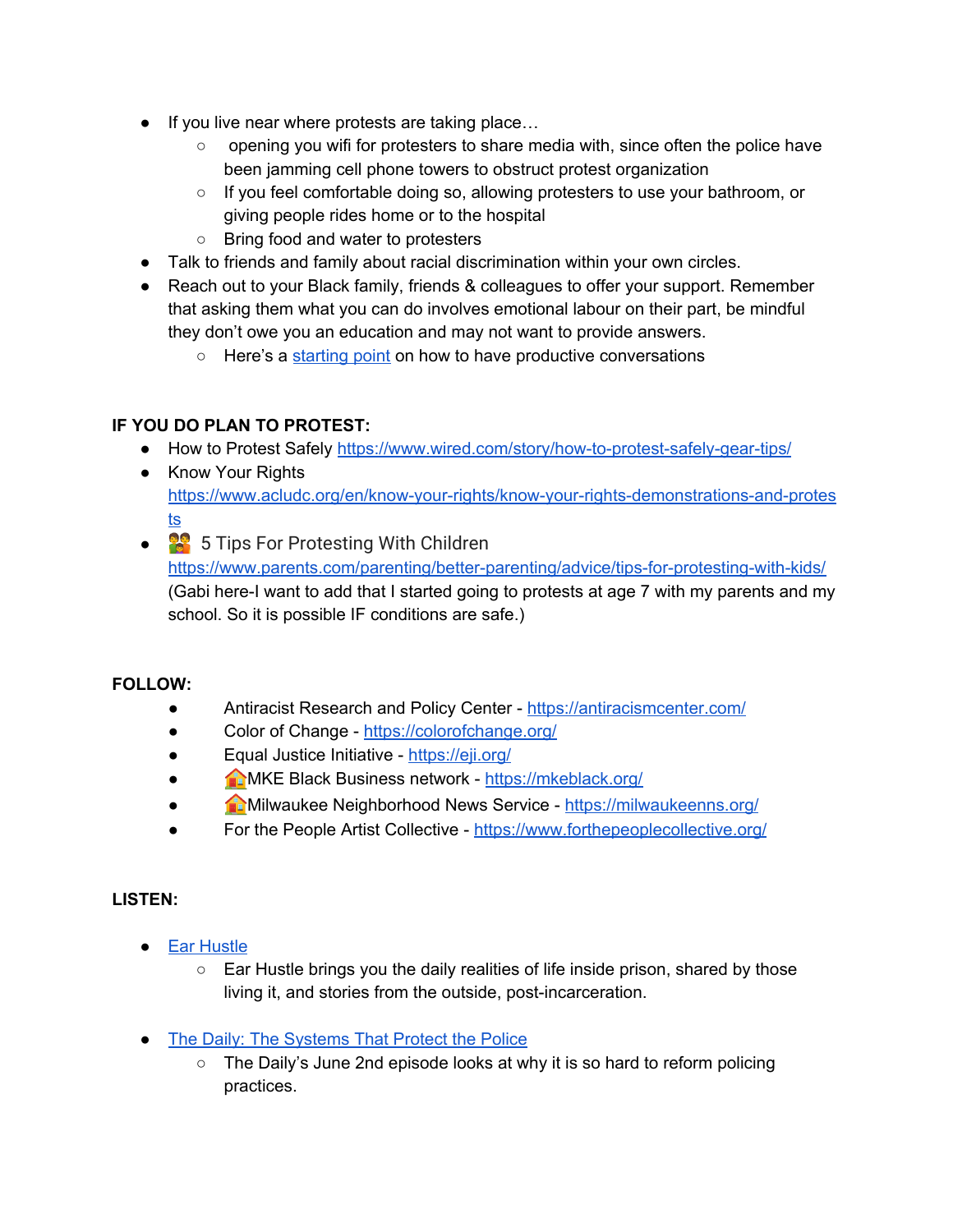# ● **Cops See It [Differently](https://www.thisamericanlife.org/547/cops-see-it-differently-part-one)**

- 2015 This American Life series about the Milwaukee Police Department: There are so many cops who look at the killing of Eric Garner or Mike Brown and say race didn't play a factor. And there are tons of black people who say that's insane. There's a division between people who distrust the police — even fear them — and people who see cops as a force for good. Stories of people living on both sides of that divide, and people trying to bridge it.
- [1619](https://www.nytimes.com/2020/01/23/podcasts/1619-podcast.html)
	- An audio series on how slavery has transformed America,, connecting the past and present. The series begins in 1619, when the first enslaved Africans were brought to our shores.
- **Code [Switch](https://www.npr.org/podcasts/510312/codeswitch)** 
	- This podcast, hosted by journalists of color, tackles the subject of race head-on. They explore how it impacts every part of society, and makes all of us part of the conversation––because we're all part of the story.
- [Intersectionality](https://aapf.org/podcast) Matters!
	- A podcast hosted by Kimberlé Crenshaw, an American civil rights advocate and a leading scholar of critical race theory.
- [Seeing](https://www.sceneonradio.org/seeing-white/) White
	- $\circ$  Just what is going on with white people? Where did the notion of "whiteness" come from? What does it mean? What is whiteness for?
- In The [Thick](https://www.inthethick.org/)
	- $\circ$  A political podcast where journalists of color tell you what you're missing from the mainstream news.
- [Latino](https://www.latinousa.org/) USA
	- NPR's only national Latino news and cultural weekly radio program, currently celebrating its 25th anniversary at its new hour-long format.
- [Uncivil](https://gimletmedia.com/shows/uncivil)
	- $\circ$  A history podcast from Gimlet Media, where we go back to the time our divisions turned into a war, and bring you stories left out of the official history.
- Pod Save the [People](https://crooked.com/podcast-series/pod-save-the-people/)
	- Organizer and activist DeRay Mckesson explores news, culture, social justice, and politics with fellow activists. They focus on overlooked stories and topics that often impact people of color.
- $\bullet$  **Po** [Life](https://www.npr.org/tags/797069332/life-kit-parenting) Kit
	- $\circ$  Everyone needs a little help being a human. From sleep to parenting and more, we talk to the experts to get the best advice out there.

#### **WATCH**

• The Innocence Project (Netflix)